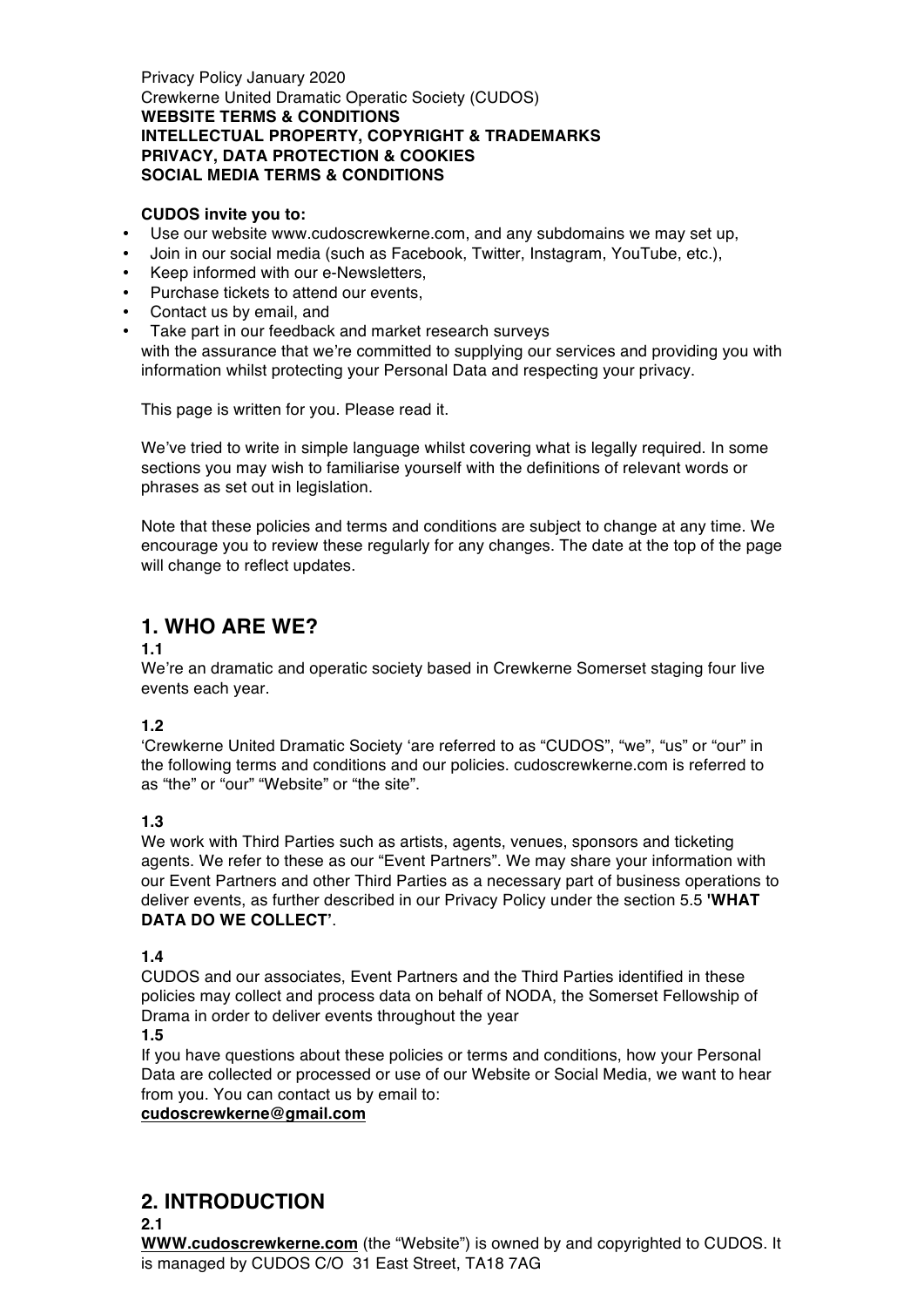## **2.2**

**CUDOS** are Data Controllers (i.e., the organisations responsible for the processing of your Personal Data) in respect of the information which CUDOS collects, receives and processes about you when you use our Website or our services or attend the festival or any of our events.

## **2.3**

Before using our Website or Social Media - it is your responsibility to read this. By visiting, accessing or using our Website or Social Media pages you expressly agree to be legally bound by these terms and conditions of use and policies.

## **2.4**

We may revise our terms and conditions or policies at any time by posting an update on our Website. Please ensure that you check the Website from time to time to review these. The date shown above reflects the most recent update.

## **2.5**

Whenever you use our Website, information may be collected through the use of Cookies so you should also read how Cookies are used, section 5.5.7.

## **2.6**

When you submit any Personal Data or request services from us, we use appropriate physical, electronic and managerial security measures to try to prevent your Personal Data from being accessed by unauthorised persons and to ensure that you may submit Personal Data safely.

## **2.7**

If there is anything you do not understand, please email **cudoscrewkern@gmail.com**

# **3. WEBSITE TERMS & CONDITIONS OF USE (the "Conditions")**

## **3.1 JURISDICTION**

The Conditions will be exclusively governed by and construed in accordance with the laws of England whose courts will have exclusive jurisdiction in any dispute, save that we have the right, at our sole discretion, to commence and pursue proceedings in alternative jurisdictions. The Website is controlled by us in England. We make no representations that the Website is appropriate or available for use in other countries or languages.

## **3.2 YOU WILL:**

(a) Not use the Website (or any part of it) for any illegal purpose and agree to use it in accordance with all relevant laws of England, UK.

(b) Not upload or transmit through the Website:

any computer viruses, macro viruses, trojan horses, worms, robots, logic bombs or anything else designed to interfere with, interrupt or disrupt the normal operating procedures of a computer, or any material which is defamatory, offensive or of an obscene or menacing character, or that may cause annoyance, inconvenience or needless anxiety;

(c) Not take any action that imposes or may impose (in our sole discretion) an unreasonable or disproportionately large load on our infrastructure;

#### (d) Not use the Website in a manner which:

may cause the Website to be interrupted, damaged, rendered less efficient or such that the effectiveness or functionality of the Website is in any way impaired or violates or infringes the rights of any person, firm or company (including, but not limited to, rights of intellectual property, rights of confidentiality or rights of privacy).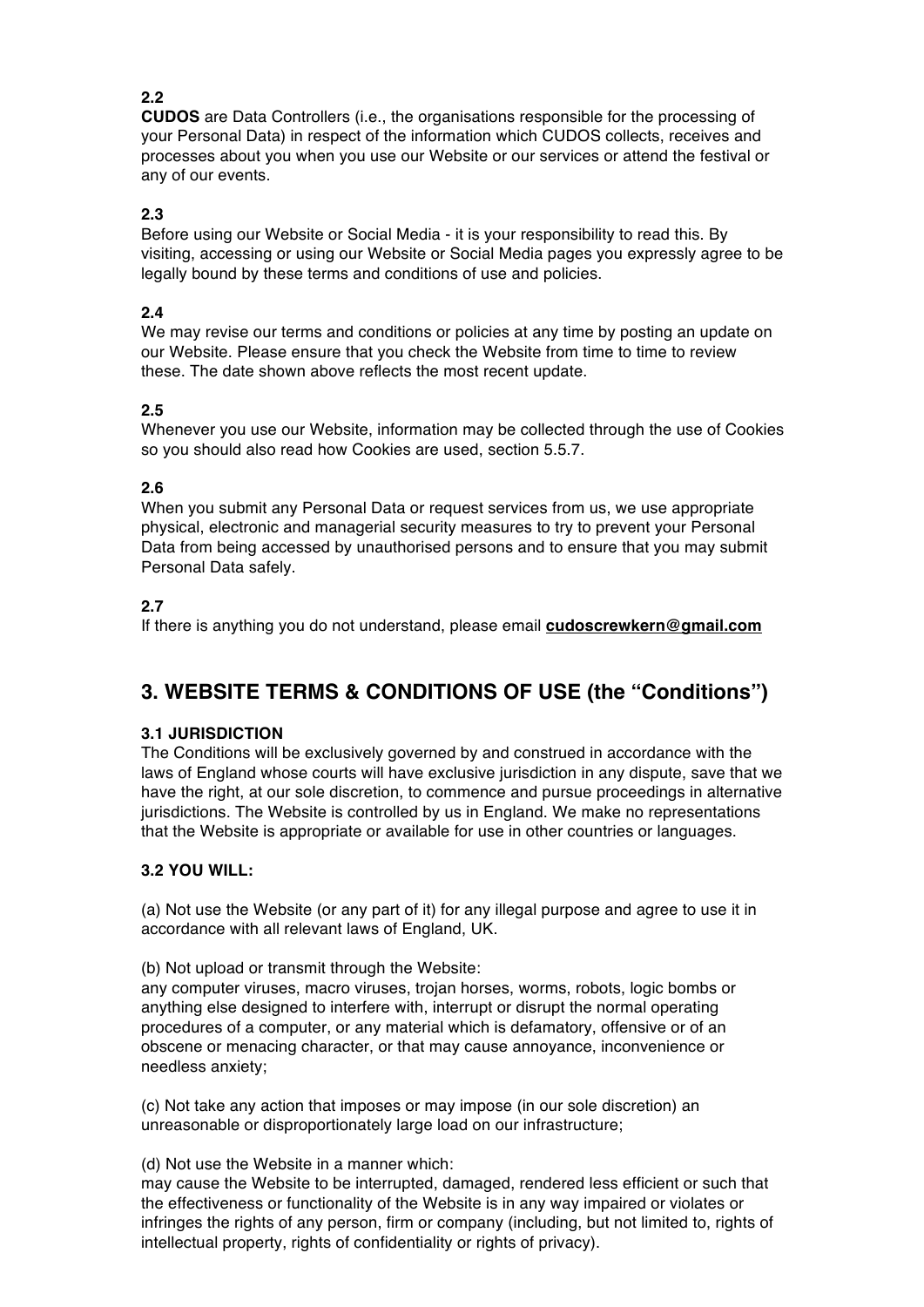## **3.3 WE RESERVE THE RIGHT TO:**

(a) Modify or withdraw, temporarily or permanently, the Website (or any part of it) with or without notice to you, and you confirm that we shall not be liable to you or any third party for any modification to or withdrawal of the Website; and/or

(b) Change these Conditions from time to time. Your continued use of the Website (or any part of it) following such change shall be deemed to be your acceptance of such change. It is your responsibility to check regularly to determine whether the Conditions have been changed. If you do not agree to any change to the Conditions then you must stop using the Website; and/or

(c) Monitor any activity and content associated with the Website. We may investigate any reported violation of these Conditions or complaints relating to the Website and take any action that we deem appropriate.

## **3.4 WE WILL:**

(a) Use our reasonable endeavours to maintain the Website. The Website is subject to change from time to time. You will not be eligible for any compensation because you cannot use any part of the Website because of a failure, suspension or withdrawal of all or part of the Website for any reason.

(b) Respect your personal data and shall process any personal data that we collect from you, or that you provide to us, in accordance with our Privacy Policy. By using our Website, you consent to such processing and you warrant that all data provided by you is accurate.

## **3.5 LINKS TO OTHER WEBSITES**

We may provide links to other websites or resources. You acknowledge and agree that we are not responsible for the availability or accuracy of such external sites or resources, and do not endorse and are not responsible or liable, directly or indirectly, for the privacy practices or the content (including misrepresentative or defamatory content) of such websites, including (without limitation) any advertising, products or other materials or services on or available from such websites or resources, nor for any damage, loss or offence caused or alleged to be caused by, or in connection with, the use of or reliance on any such content, goods or services available on such external websites, media, apps or resources.

## **3.6 ACCESSIBILITY**

We take responsibility for making our web content accessible for people with disabilities and meeting current accessibility standards, including those defined by the W3C's Web Content Accessibility Guidelines. The Website has been designed to be as accessible as possible and to be compatible with the types of adaptive technology used by people with disabilities, including screen readers.

#### **3.7 LIMITATION OF LIABILITY**

(a) Whilst we use reasonable endeavours to verify the accuracy of any information we place on the Website, we make no warranties, whether express or implied in relation to its accuracy.

(b) The Website is provided on an "as is" and "as available" basis without any representation or endorsement. Unless specified in separate terms and conditions relating to a particular product or service, we make no warranties of any kind, whether express or implied, in relation to the Website, or products or services offered on the Website whether by us or on our behalf.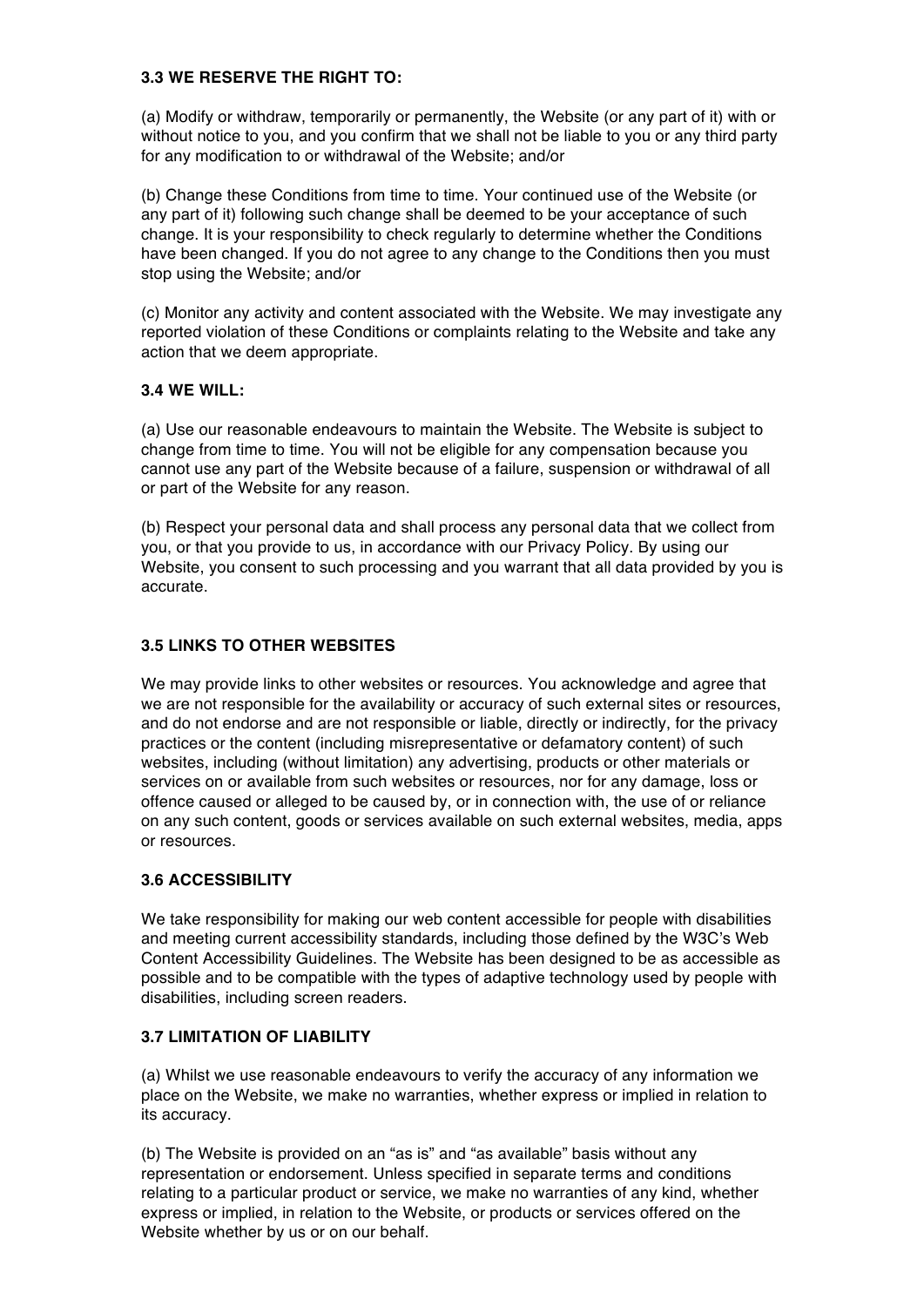(c) Notwithstanding any other provision in the Conditions, nothing shall limit your rights as a consumer under English law.

(d) You acknowledge that we cannot guarantee and therefore shall not be in any way responsible for the security or privacy of the Website and any information provided to or taken from the Website by you.

(e) We will not be liable in contract, tort (including, without limitation, negligence) or otherwise for:

Any economic losses including without limitation loss of revenues, profits, contracts, business or anticipated savings; or

Any loss of goodwill or reputation; or

Any special or indirect or consequential losses, howsoever arising.

# **4. INTELLECTUAL PROPERTY, COPYRIGHT & TRADEMARKS**

## **4.1 CONTENT AS TEXT.**

All text on our website and any subdomains we may set up is copyright of and owned by CUDOS ("we, "us' "our") except where it is specifically stated that the information was previously published elsewhere and/or the copyright is acknowledged to another party.

## **4.2 PHOTOGRAPHS & VIDEOS.**

All photographs and videos on our website are subject to strict copyright. Photographs or Videos may not be used, copied, shared, downloaded, reproduced, published, displayed elsewhere, transmitted, distributed, broadcast, sold under licence or commercially exploited or used to create derivative works of such material without the original copyright owner's written permission in advance of any use.

Some photographs and videos are copyright of and owned by Artists or their Agents or Management, used by permission given to us under strict contract for use on our Website and in Social Media and e-Newsletters for Marketing and Promotional purposes.

Some photographs and videos are copyright of and owned by freelance or commissioned photographers or videographers who have given permission for their work to be published on our Website and Social Media channels and for Marketing and Promotional purposes. However the copyright either remains with those photographers and videographers or with us.

Some photographs and videos are copyright of and owned by CUDOS or our suppliers, licensors, sponsors, associates or Event Partners. We own the copyright in all photographs and videos taken by employees and volunteers of CUDOS and any of our other events.

#### **4.3 TRADEMARKS, GRAPHICS, LOGOS & OTHER CONTENT.**

All logos and marks, graphics, patterns, backgrounds, icons, GIFs and such like material that identify or are clearly part of our brand of CUDOS are copyright and trademarks owned by CUDOS.

You may not copy and use our or any photographs or videos or any other artwork, graphic, logo or mark, pattern or background, icon, GIF or such like that identifies CUDOS without permission in writing in advance. Any approved licences for the use of photographs, videos, text material, logos, marks, graphics, patterns, backgrounds, icons, GIFs or other material will be governed by the laws of England.

#### **4.4 MEDIA & PRESS.**

If you are media or press and require official photographs, images or videos or text authorised for use in publications, television, presentations or online, please email **cudoscrewkerne@gmail.com**. We can also advise if any appropriate fee is payable. We will also provide details of the appropriate credit(s) to be used when such material is used.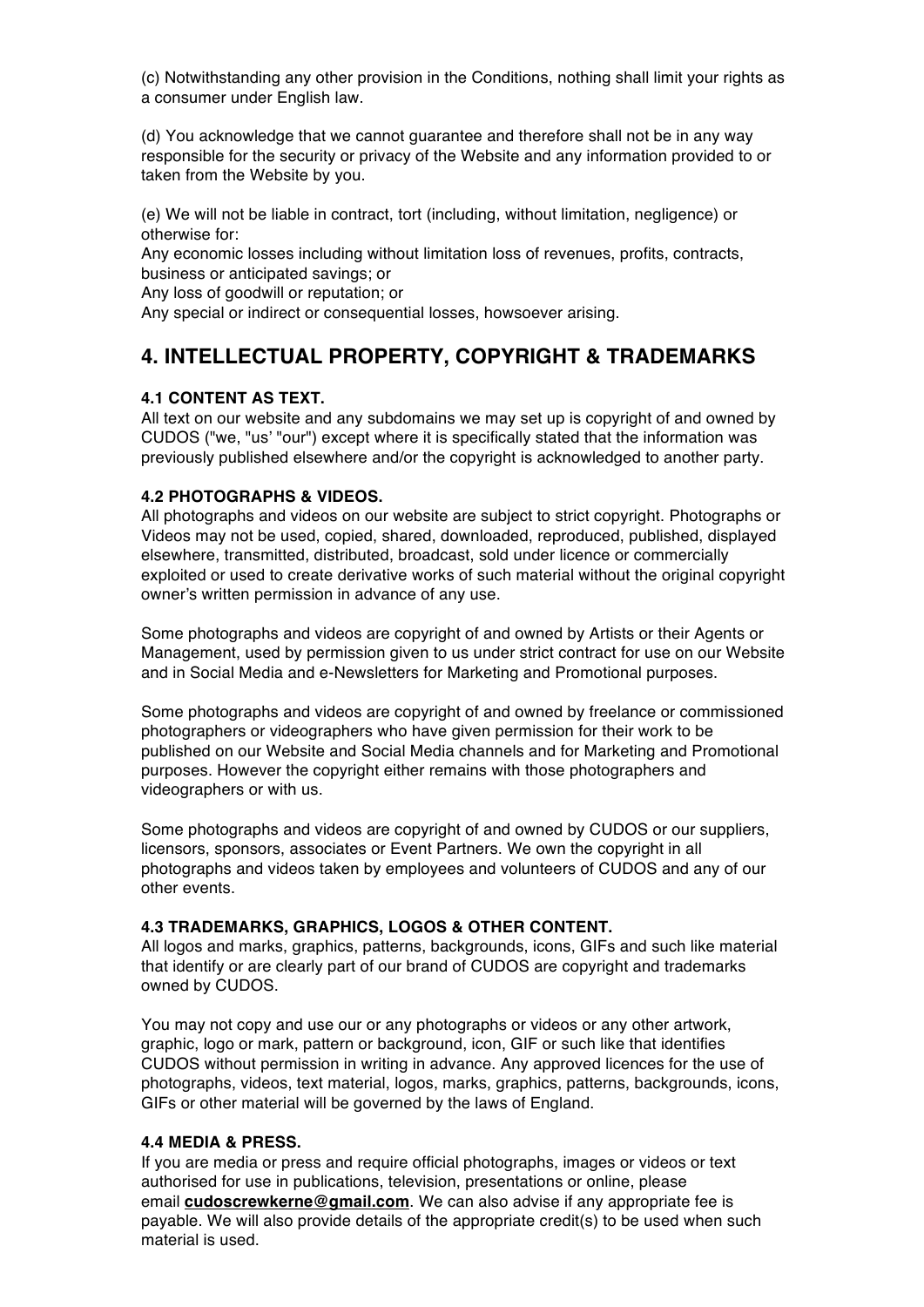## **4.5 SOCIAL MEDIA CONTENT.**

If you submit photographs, videos or animated GIFs to our Facebook page or via Comments or Messages to our Facebook page or other Social Media, the copyright of such will remain the property of the photographer, videographer, originator or other copyright owner.

However by uploading them, the owner of the copyright irrevocably grants to CUDOS the right to publish the photograph itself, whether on our Website or by any other form of publication in any other media or arrange publication through third parties in any form of publication in any media, and notwithstanding the generality of the forgoing the photographer/owner of the copyright hereby expressly agrees that CUDOS may use the photograph in any official video or DVD or similar audio-visual device or television or internet programme, all without further approval from or payment to the copyright owner.

#### **4.6 USE OF INTELLECTUAL PROPERTY, SUCH AS COPYRIGHT MATERIAL.**

When using our Website, Social Media, e-Newsletters and Event Listing in Ticket Partners' or Ticket Agents' sites, you acknowledge and agree that:

(a) All copyright, trademarks and all other intellectual property rights in all material or content shall remain at all times owned by us, artists, artists' agents or our suppliers, licensors, sponsors, associates or Event Partners.

(b) All material and content are made available for your personal non-commercial use only. Any other use of the material is strictly prohibited. You agree not to (and agree not to assist or facilitate any Third Party to) copy, reproduce, transmit, publish, display, distribute, broadcast, sell, licence, commercially exploit or create derivative works of such material and content.

(c) Except for Personal Data or Sensitive Personal Data, any information you submit to us, will not be treated confidentially and you acknowledge that we may use such information for any purposes subject to these Conditions.

## **4.7 YOUR IMAGE & CONSENT WHEN ATTENDING EVENTS.**

By purchasing and/or attending any of our events you consent to be photographed and/or filmed. You consent for your image to be used in any promotional and communication materials worldwide in perpetuity.

You irrevocably grant to CUDOS the right to publish the photograph or video itself, with your image, whether on our Website or by any other form of publication in any other media or arrange publication through Third Parties in any form of publication in any media, and for us in any official video or DVD or similar audio-visual device or television or internet programme or presentation, all without further approval from you or payment to you.

# **5. PRIVACY POLICY, DATA PROTECTION & COOKIES (the "Privacy Policy")**

#### **5.1.1**

Protecting your privacy is important to us. We believe you should be fully informed of data protection and your rights. We are committed to safeguarding your personal information and strive to keep all information relating to you safe and confidential in accordance with this Privacy Policy. (For the sake of grammatical understanding, 'data' is the plural noun of 'datum', which is a singular noun. Hence 'data are' and 'datum' is.)

#### **5.1.2 As part of the normal operation of our services, we may ask you for, or you may voluntarily provide us with, information about yourself ("Personal Data"). The purpose of this Privacy Policy is to explain:**

- what Personal Data are,
- what we collect about you and why,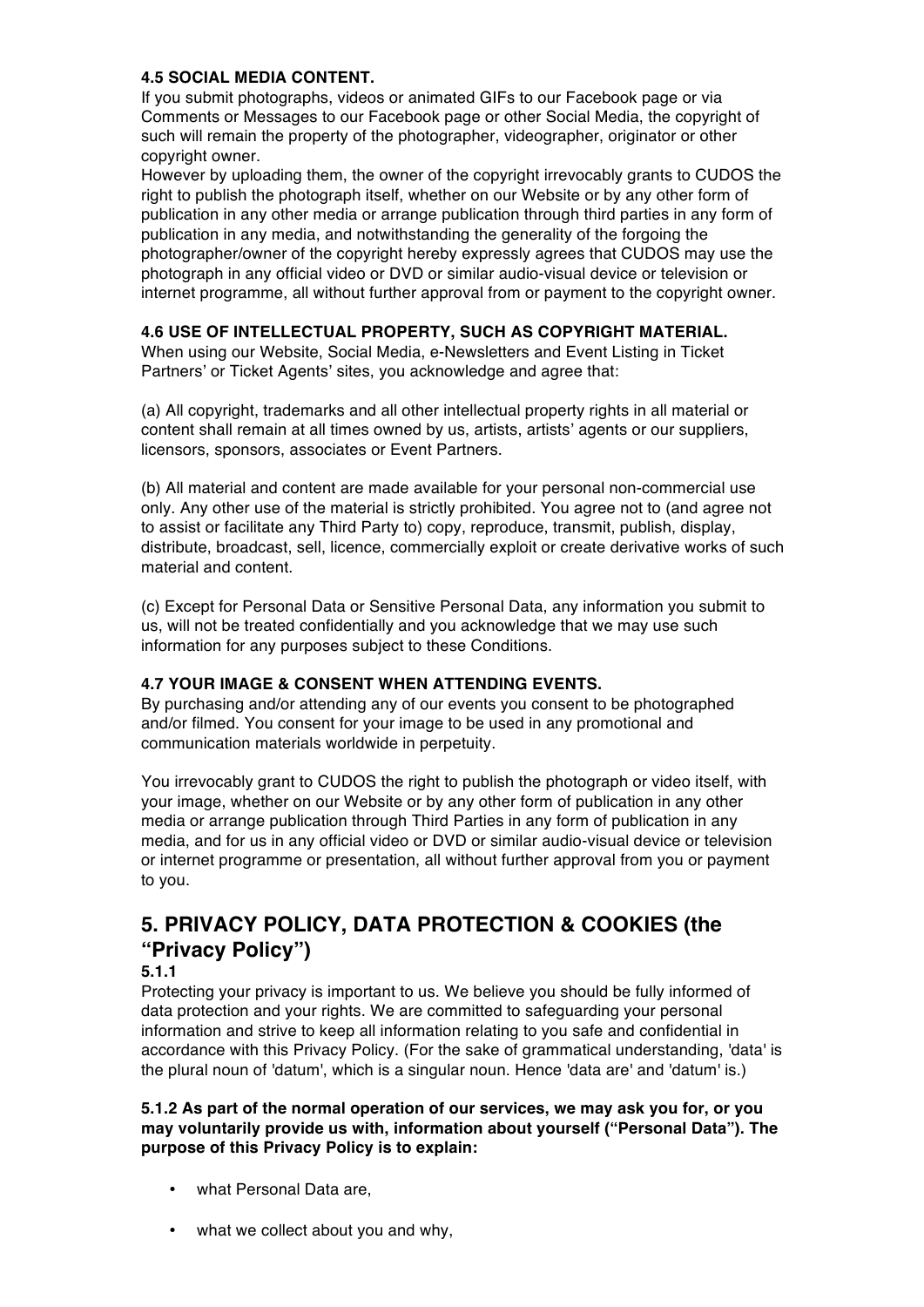- how that Personal Data might be used,
- when we might use your details to contact you,
- whether we will disclose your details to anyone else,
- how we protect your Personal Data and Privacy, and
- how Cookies are used on our Website.

## **5.1.3 This Privacy Policy relates to our use of any personal information we collect from you via the following:**

- our official CUDOS, and any event sites or subdomains we may set up,
- our ticket partners' and agents' websites or apps and retail outlets,
- our official Social Media channels,
- emails sent via our Website's contact form, and
- by phone, SMS, direct email, in letters and other correspondence and in person.

## **5.1.4**

In order to deliver, market and operate CUDOS events or services or products, and to process your ticket bookings, disability, supplier or job/volunteer applications or other enquiries, we need to collect and process information about you.

## **5.1.5**

By accepting the Conditions or by using the services on our Website, you consent to the collection and use of your Personal Data by us for the purposes described in this Privacy Policy and for any other purpose which is reasonably necessary for the provision or proper administration of the Website service in accordance with the Conditions.

# **5.2 LEGISLATION**

**5.2.1 Whenever you provide such information, we are legally obliged to use your information in line with all applicable laws concerning the protection of personal information, referred to collectively in this Privacy Policy as the "Data Protection Laws", which include the:**

- **Data Protection Act 1998** which regulates the "processing" of Personal Data;
- **Privacy & Electronic Communications Regulations (PECR)** which sit alongside the Data Protection Act, and are derived from European law implementing European Directive 2002/58/EC, also known as 'the e-privacy Directive'; and
- **EU General Data Protection Regulations (GDPR)**.

## **5.2.2 Data Processors and compliance.**

We will ensure that any Data Processors we appoint also comply with all Data Protection Laws and act only upon our written instruction through either a contract or written data agreement.

## **5.2.3 Website compliance.**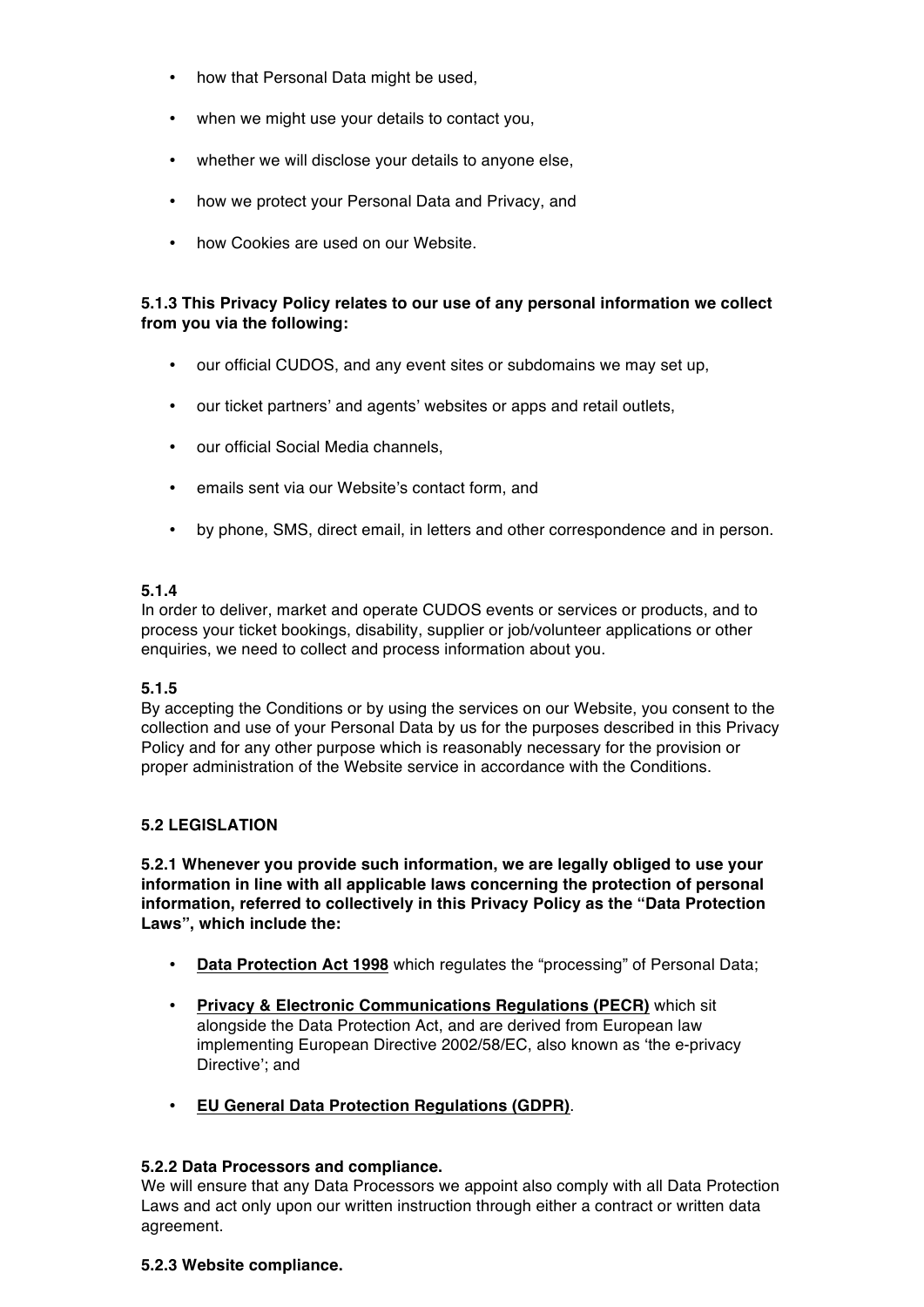Alongside our business and internal computer systems, our Website is designed to comply with the Data Protection Laws. Our Website's compliance with legislation, all elements of which are stringent in nature, means that the Website is likely compliant with the data protection and user privacy legislation set out by many other countries and territories as well.

## **5.2.4 Standards of technology and operational security.**

We have implemented generally accepted standards of technology and operational security in order to protect your Personal Data from loss, misuse, or unauthorised alteration or destruction. We will notify you promptly in the event of any breach of your Personal Data which might expose you to serious risk.

No website can be completely secure. If you have any concerns about Website security or whether our Website is compliant with your own country of residence's specific data protection and user privacy legislation please get in touch by email to: **cudoscrewkerne@gmail.com**

We will be happy to answer any enquiries from you regarding this Privacy Policy, the Personal Data we hold about you or the use we make of it.

## **5.3 YOUR PERSONAL DATA - DEFINITIONS**

## **5.3.1 "Data" means information:**

(a) being processed by means of equipment operating automatically in response to instructions given for that purpose,

(b) recorded with the intention that it should be processed by means of such equipment,

(c) recorded as part of a relevant filing system or with the intention that it should form part of a relevant filing system (a relevant filing system exists where records relating to individuals are held in a sufficiently systematic, structured way as to allow ready access to specific information about those individuals),

(d) does not fall within (a), (b) or (c) but forms part of an accessible record (an accessible record is a health record, an educational record or an accessible public record), or

(e) recorded information held by a public authority and does not fall within any of (a) to (d).

# **5.3.2**

"Data subject" means an individual who is the subject of Personal Data. You.

## **5.3.3 "Personal Data" means data which relate to a living individual who can be identified:**

(a) from those data, or

(b) from those data and other information which is in the possession of, or is likely to come into the possession of, the Data Controller, and includes any expression of opinion about the individual and any indication of the intentions of the Data Controller or any other person in respect of the individual.

**5.3.4 "Personal Data" are any information relating to an identified or identifiable natural person ("Data Subject"); an identifiable natural person is one who can be identified, directly or indirectly, in particular by reference to an identifier such as:**

- a name,
- an identification number,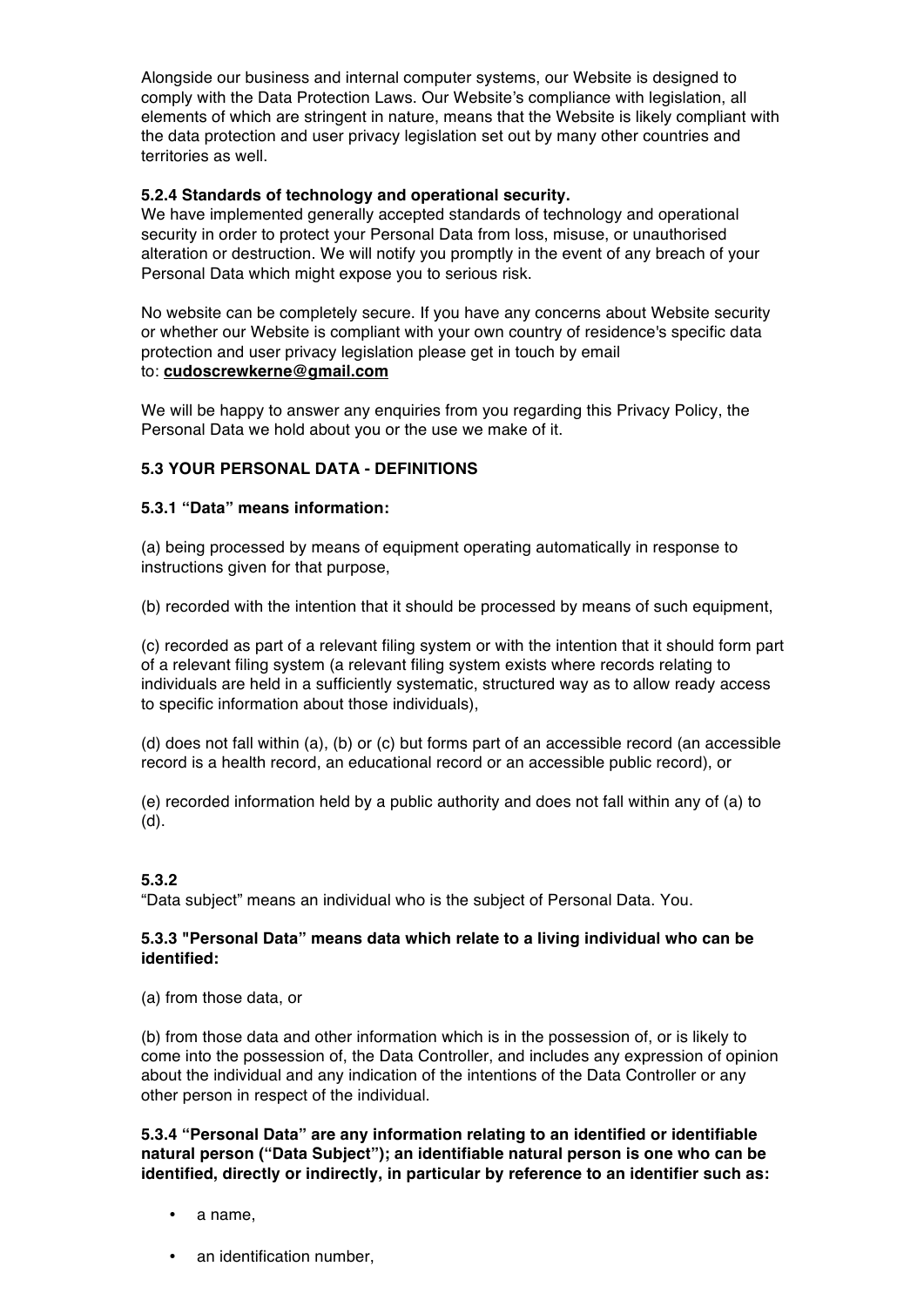- location data,
- an online identifier or
- to one or more factors specific to the physical, physiological, genetic, mental, economic, cultural or social identity of that natural person.

## **"Personal Data" can include but is not limited to:**

- name,
- job title,
- date of birth,
- passport or national identity data,
- home address or place of employment,
- telephone or mobile number.
- private or employment email address, etc.

## **5.3.5 "Sensitive Personal Data" is a special and separate category of Personal Data and means Personal Data consisting of information as to:**

- (a) the racial or ethnic origin of the Data Subject,
- (b) political opinions,
- (c ) religious beliefs or other beliefs of a similar nature,

(d) membership of a trade union (within the meaning of the Trade Union and Labour Relations (Consolidation) Act 1992),

- (e) physical or mental health or condition,
- (f) sexual life,

(g) the commission or alleged commission of a person of any offence, or

(h) any proceedings for any offence committed or alleged to have been committed by a person, the disposal of such proceedings or the sentence of any court in such proceedings.

#### **5.3.6 "Processing", in relation to information or data, means obtaining, recording or holding the information or data or carrying out any operation or set of operations on the information or data, including:**

(a) organisation, adaptation or alteration of the information or data,

(b) retrieval, consultation or use of the information or data,

(c) disclosure of the information or data by transmission, dissemination or otherwise making available, or

(d) alignment, combination, blocking, erasure or destruction of the information or data.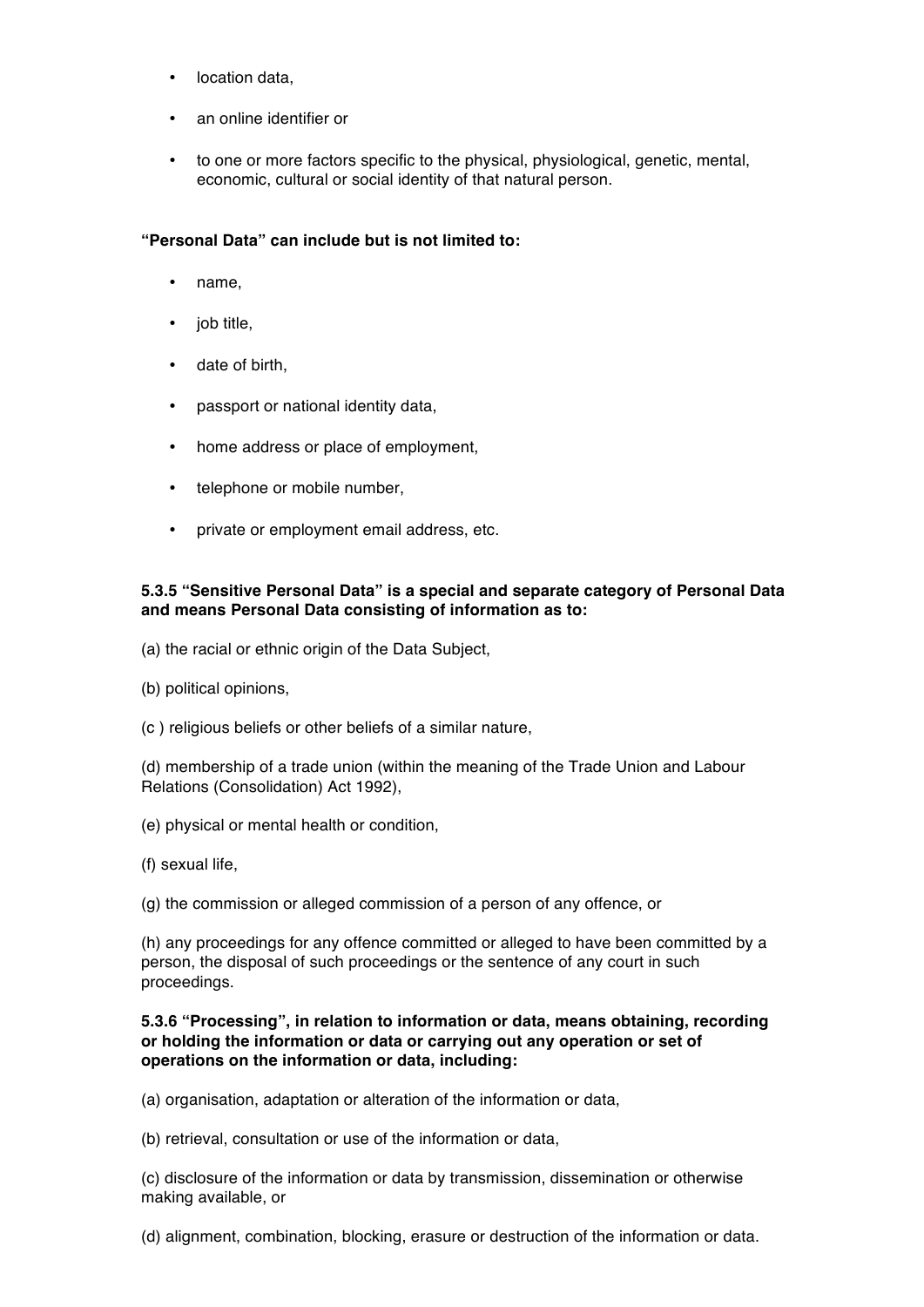**5.3.7 "Recipient", in relation to Personal Data, means: any person to whom the data are disclosed, including any person (such as an employee or agent of the Data Controller, a Data Processor or an employee or agent of a Data Processor) to whom they are disclosed in the course of processing the data for the Data Controller.**

**5.3.8 "Third party", in relation to Personal Data, means any person other than:**

(a) the Data Subject,

(b) the Data Controller, or

(c) any Data Processor or other person authorised to process data for the Data Controller or Data Processor.

## **5.4 YOUR RIGHTS**

#### **5.4.1 The Data Protection Act provides you rights in respect to your Personal Data we may hold:**

- Your right of access to a copy of the information comprised in your Personal Data;
- Your right to object to processing that is likely to cause or is causing damage or distress;
- Your right to prevent processing for direct marketing;
- Your right to object to decisions being taken by automated means;
- Your right in certain circumstances to have inaccurate Personal Data rectified, blocked, erased or
- destroyed; and
- Your right to claim compensation for damages caused by a breach of the Act.

#### **5.4.2 The EU GDPR (General Data Protection Regulation) gives all EU citizens more rights and protections for their Personal Data, to minimise the possibility of theft and fraud. These regulations include provisions for the following:**

- **Your right to be informed:** We need to publish this Privacy Policy in a transparent and easily accessible manner to explain to you how your Personal Data are collected and processed, in clear and plain language.
- **Your right of access:** You can write or email us to ask for details of your Personal Data that we or other parties involved in CUDOS events may hold. We must meet your request within one month of receipt of your request at no charge to you, or explain why we cannot.
- **Your right to rectification:** If your Personal Data are incorrect or incomplete, you have the right to have it corrected. If your Personal Data are held or processed by any partner, associate or third party involved in delivering the festival, we must inform you which party(ies) holds your data and inform such party(ies) of your request for your Personal Data and/or of any correction.
- **Your right to be forgotten:** You may request the removal of your Personal Data in specific circumstances. Data must be disposed of securely and in a way which does not prejudice your interests or those of individuals concerned.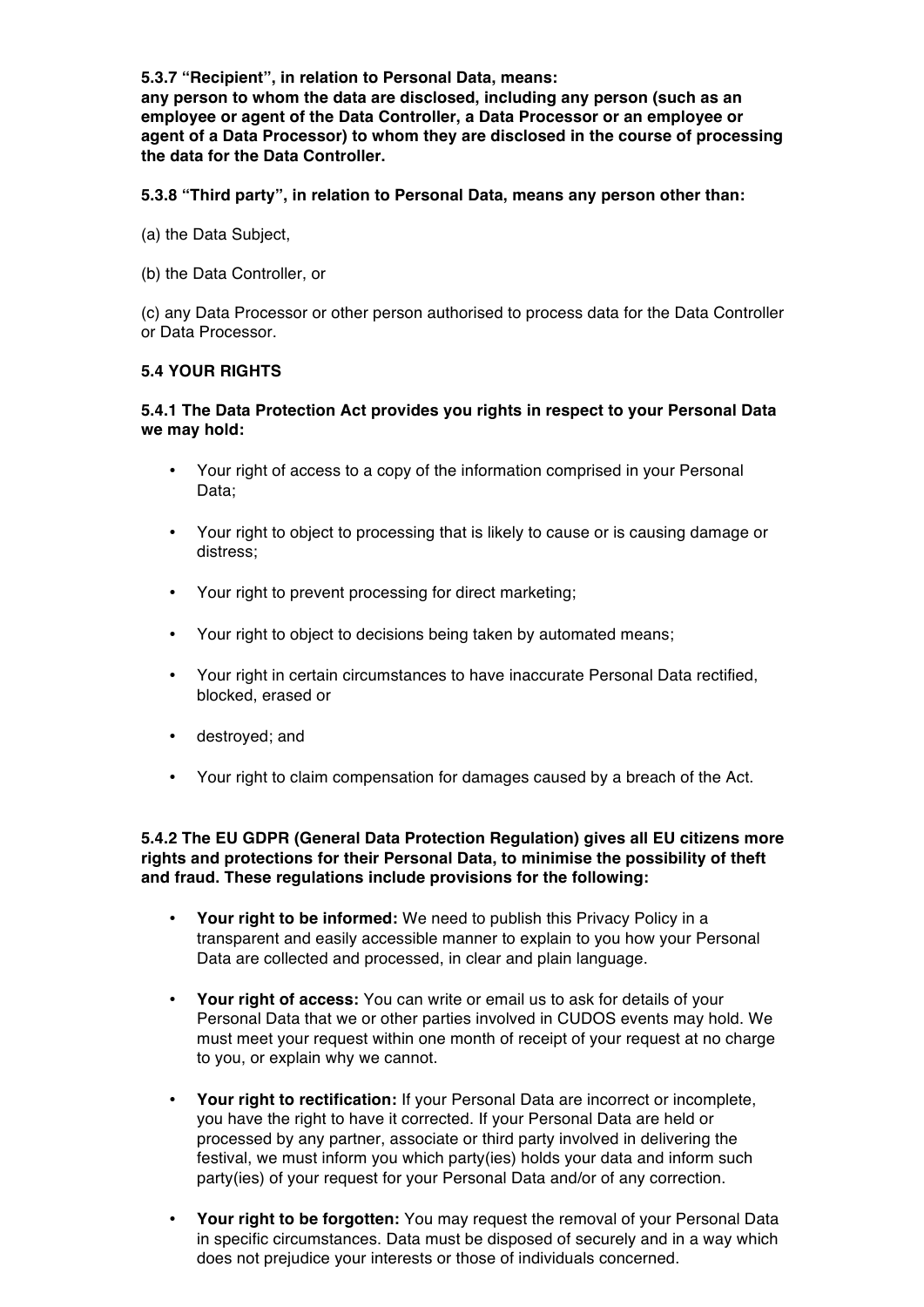- **Your right to restrict processing:** Under certain circumstances, you can block the processing of your Personal Data.
- **Your right to data portability:** You can access your Personal Data for your own use anywhere you prefer, where this is possible.
- **Your right to object:** You can object to the use of your Personal Data for most purposes.

You also have the right to take any complaints about how we process your Personal Data to the Information Commissioner's Office, Wycliffe House, Water Lane, Wilmslow, Cheshire SK9 5AF, UK. **https://ico.org.uk/concerns/ 0303 123 1113**

#### **5.5 WHAT DATA DO WE COLLECT, HOW & WHY**

#### **5.5.1**

We are determined to protect your privacy and we strive to keep all information relating to you confidential in accordance with this Privacy Policy. It is very important to us that you should be able to use and enjoy our Events, Website, e-Newsletters, Social Media, etc. without having to unacceptably compromise your privacy.

The following states our principles and covers what data we collect, for what purposes and upon what legal basis, as well as how we process or use the information that we hold. Sometimes you may voluntarily provide us with information ("Personal Data") as part of the normal operation of our services, and that is covered by this Privacy Policy too.

#### **5.5.2 Information and Age of Consent.**

We do not collect or process children's Personal Data. If you are aged 12 years old or under, you will need your parent/guardian's permission before you provide any personal information to CUDOS Age Restriction information regarding CUDOS tickets and entrance to the event can be found on our Website, or our other event Websites. We ask for confirmation of your age when you sign up to receive our e-Newsletters or purchase tickets.

#### **5.5.3 Our privacy and data protection principles:**

- We do not sell, rent or otherwise distribute or make public any personal information.
- We do not spam or contact you without good reason or without your consent.
- We process data lawfully, fairly and in a transparent manner.
- We collect information for specified, explicit and legitimate purposes and do not further process it in a manner that is incompatible with those purposes.
- The information we collect is adequate, relevant and limited to what is necessary in relation to the purposes for which it is processed.
- We aim to ensure information is accurate and, where necessary, kept up to date; reasonable steps are taken to ensure that Personal Data that are inaccurate, having regard to the purposes for which they are processed, are erased or rectified without undue delay.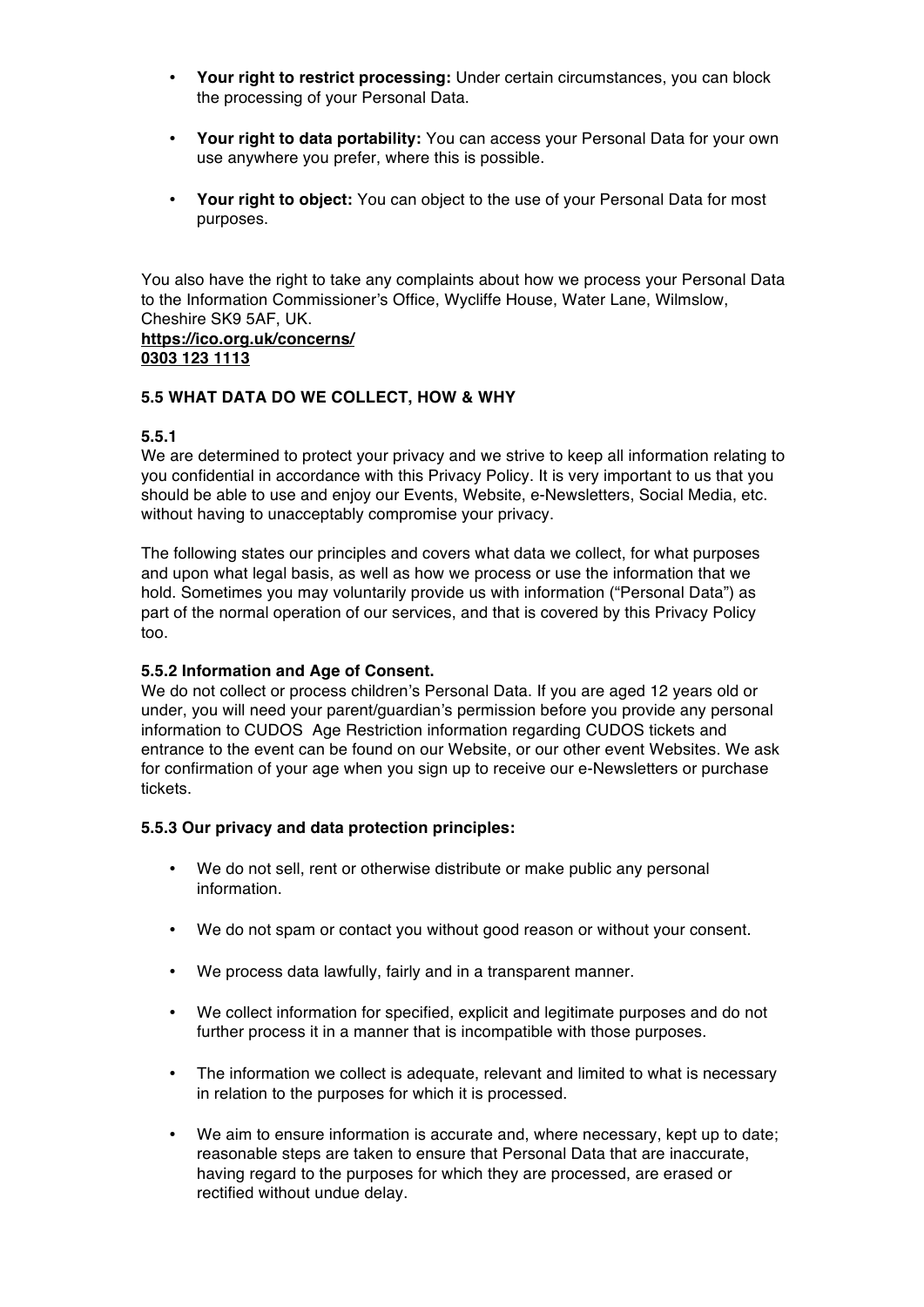- We keep information in a form that permits identification of you, as a Data Subject, for no longer than is necessary for the purposes for which your Personal Data are processed.
- We process information in a manner that ensures appropriate security of your Personal Data, including protection against unauthorised or unlawful processing and against accidental loss, destruction or damage, using appropriate technical or organisational measures.

## **5.5.4 We collect your information in different ways outlined in these bullet points, which are explained in the sections that follow below:**

- Our website **cudoscrewkerne.com** through Google Analytics (GA) & Cookies
- Contact Form or Contact Buttons on our Website
- e-Newsletters or e-shot marketing (WIX 'Shout Out')
- Applications or CVs
- Contests or competitions we may run

## **Social Media sites and apps, such as but not limited to:**

- Facebook
- Instagram
- Twitter
- YouTube

#### **Third Party Services, such as but not limited to:**

- Seaty.co.uk
- Wix.com & Shout Out
- Google Analytics (GA)

#### **5.5.5 Website.**

If you are visiting our Website and viewing pages, we do not collect any Personal Data that identifies you as an individual. However our

website **www.cudoscrewkerne.com** may automatically collect non-identifier information about your visits, such as browsing patterns or whether you are using a computer, smartphone, tablet or other device. Information collected in this way does not reveal who you are or disclose to us any Personal Data. This information is used only in aggregate form to analyse, manage and develop the Website and is not linked directly to you or any individual. This is called Site Visitation Tracking and is through Google Analytics using Cookies.

#### **5.5.6 Site Visitation Tracking & Google Analytics (GA).**

Like most websites, our Website uses Google Analytics (GA) to track your interactions as a site user. We use this data to determine the number of people using our site, to establish the number of site visits from different countries and which pages of our site are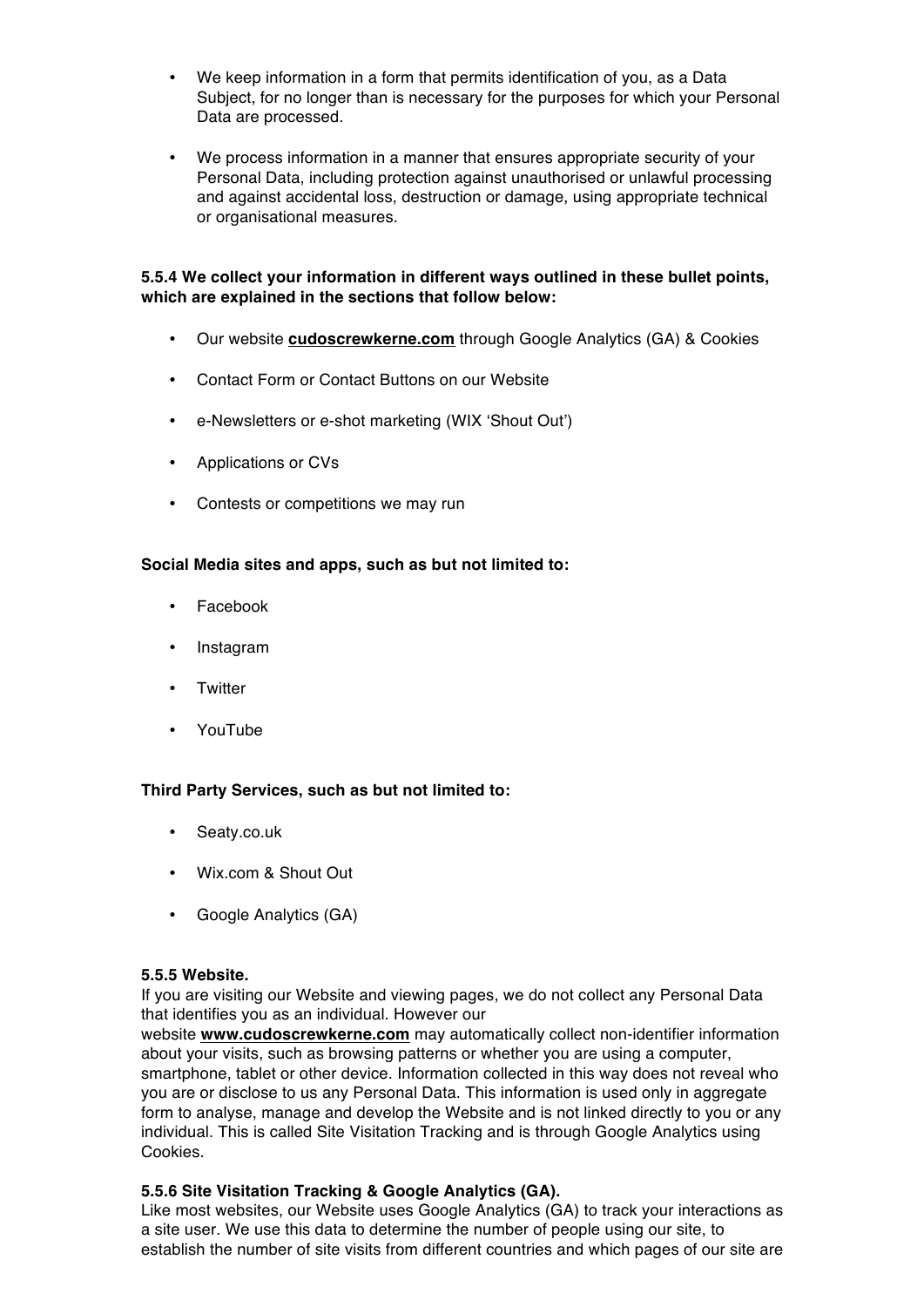most visited for how long, to better understand how our web pages are found and used and to track a site visitor's journey through our site. The reason is to enable us to improve the usability and content and your user experience of the site.

Although GA records such data as well as your approximate geographical location, type of device you use (computer, smartphone, tablet) and the day of the week and time of day you access our site, your internet browser (e.g. Chrome, Internet Explorer, Safari, Firefox, etc.) and operating system, none of this information personally identifies you to us. However this information helps us to make technical, design and content decisions such as language translation in order to deliver a site that works well for you.

We retain this type of data indefinitely for as long as we feel it proves useful to manage and improve web content and services to operate CUDOS and any of our other events. The Data Protection Laws allow us to collect and process this data as there is a legitimate interest in doing so.

GA also records your computer's IP address (a number that identifies a specific network device on the internet and is required for your device to communicate with websites) which could be used to personally identify you. However Google do not grant us access to this. It could be used if necessary to block disruptive or illegal use of our site. We consider Google to be a Third Party Data Processor (see Third Party Services below).

For your information, our website uses the Wix.com implementation of GA.

GA makes use of Cookies, details of which can be found on **Google's developer guides**.

Google's use of your information is governed by **Google's Privacy Policy** which has recently been updated to comply with EU GDPR. Please read **Google's Privacy Policy.**

#### **5.5.7 Cookies.**

When you visit the site, we may send one or more Cookies - a small text file containing a string of alphanumeric characters - to your computer, smartphone or tablet that uniquely identifies your web browser. Your browser sends these Cookies back to the website every time you visit the site again, so it can recognise you and can then tailor what you see on your screen. As mentioned above, a Cookie may also convey information to us about how you browse our site. A Cookie does not collect personal information about you.

A persistent Cookie remains on your hard drive after you close your browser. Persistent Cookies may be used by your browser on subsequent visits to the site. Persistent Cookies can be removed or cleared by following your web browser's instructions in settings. A Session Cookie is temporary and disappears after you close your browser.

Most of the largest and most-visited websites use Cookies by default, so Cookies are almost unavoidable. Even search settings require Cookies for language settings.

You can set your web browser settings to refuse or disable all Cookies or to indicate to you when a Cookie is being sent. However some features of our site may not function as well if the ability to accept Cookies is disabled. If you do decide to disable or delete Cookies altogether, some websites won't work as well because they rely on Cookies to provide you with a service you have requested. Disabling Cookies may lock you out of many of the most widely-used sites on the internet like YouTube, Gmail, Yahoo mail, and others.

By continuing to use our Website, you agree to us and third party organisations using Cookies (e.g. Google Analytics) to use Cookies in line with your Cookie settings in your browser.

Our Cookies Notice appears at the top of our Website. Here is a link to further more detailed information on Cookies – **https://www.aboutcookies.org**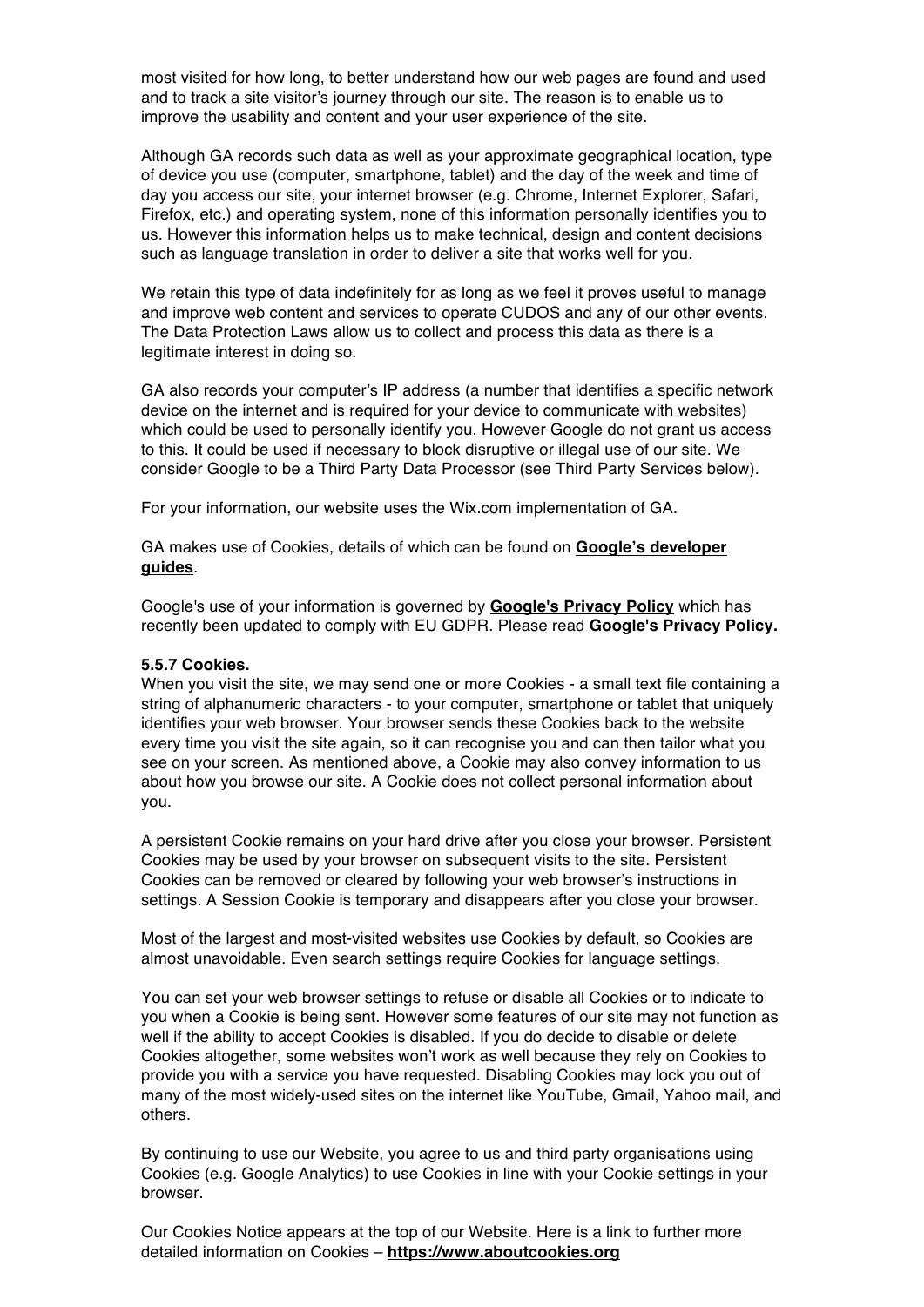#### **5.5.8 Our Website's server.**

Our Website is hosted by Wix.com in data centres in the United States and Europe. From time to time, we may transfer hosting from one location to another. Notwithstanding the above, the Wix.com platform complies with the EU-US Privacy Shield Framework and the Swiss-US privacy shield framework as set forth by the U.S. Department of Commerce, regarding the collection, use, and retention of personal information transferred from the European Union to the United States, and therefore adheres to the Privacy Shield Principles.

The Wix.com platform is compliant with the Data Protection Laws. All traffic (transferral of files) between our Website and your browser is encrypted and delivered over HTTPS. HTTPS means 'Hyper Text Transfer Protocol Secure'. This type of security means that information sent between computers are in 'code' and scrambled using that code so that no one in-between can read what is conveyed between computers. This keeps your information safe from hackers.

You agree that your Personal Data may be transferred to countries outside the EU for the purposes described above to countries which may or may not provide the equivalent legal protection of Personal Data as within the United Kingdom. If you do not wish your Personal Data to be used in the manner set out in this Privacy Policy or the Conditions please do not use our Website.

## **5.5.9 Contact Form or Buttons on our Website.**

You may have a request or enquiry and choose to contact us using a Contact Form or Buttons on our contact us page. If you do, none of the data that you supply will be stored by this website.

Instead the data will be collated into an email and sent to us over the Simple Mail Transfer Protocol (SMTP). Our SMTP servers are protected by TLS (sometimes known as SSL) meaning that the email content is encrypted before being sent across the internet. The email arrives in one of our inboxes and content is then decrypted by our local computers and devices.

Your Personal Data in this type of email is your email address, name, date and time of sending and any other information you included, which are held securely. We do not share it or pass it on to any Third Parties, only if necessary with those staff, associates, partners or suppliers working with CUDOS and only for the purposes of handling your request or enquiry or resolving any issue. Your Personal Data are held indefinitely or for as long as CUDOS events continue or we operate. We reserve the right to archive or delete this type of email containing your Personal Data at a time we choose without contacting you and without your consent.

#### **5.5.10 Direct Emails.You may email us direct and provide us voluntarily with your email address, name and any other information you choose to include in your email. If you email us, we do not need your consent to email you because email correspondence enables us to:**

- deal with your requests and enquiries,
- contact you with information about your ticket,
- notify you of any changes to CUDOS events as a customer of ours,
- notify you of any changes of practices or policies or terms and conditions, and
- receive any applications, or CVs, you submit to us to supply us services, apply for a job or volunteer or apply for Accessible Access to CUDOS events.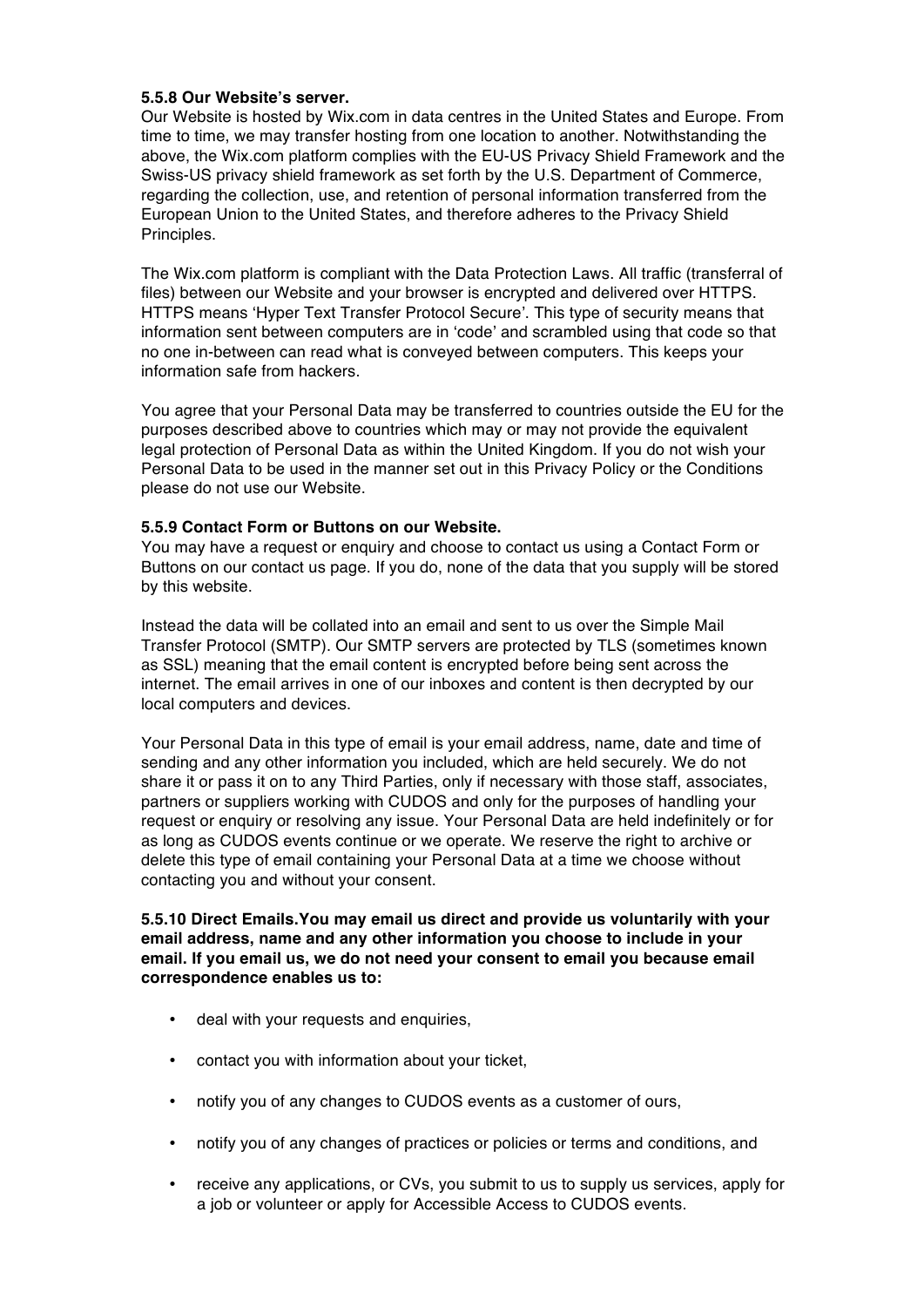If you are a customer of ours (i.e. you have purchased a ticket, merchandise or any of our services or products) we may send you customer service emails and event related notices to provide you customer support, including any notices required by law in lieu of communication by postal mail, or we may send you feedback or market research surveys to help us improve and customise our events, products and services.

The Data Protection Laws allow us to email you for these purposes without explicitly requiring your consent because the processing of your personal information is for your and our legitimate interests, as you are a customer or enquirer; or because processing is necessary because we have a contract with you (e.g. when you buy a ticket we 'contract' with you as our customer); or because we need to take specific steps before entering into a contract such as you becoming a supplier, partner, employee, sponsor, volunteer or we provide you access to Accessible Viewing Areas or a Carer Ticket at any CUDOS events.

We also may use your email address to send you Important Information relating to events, such as security or safety notices or warnings, cancellations or delays or changes to line ups.

If you correspond with us by email, we process and retain your Personal Data and the content of your email messages and attachments, and our responses. Our Email systems and Customer Database securely store your Personal Data which are held indefinitely or for as long as the CUDOS events continue or we operate.

We reserve the right to archive or delete these types of email containing your Personal Data at a time we choose when we deem it no longer necessary to process it to contract with you or deliver our services to you, without contacting you and without your consent.

#### **5.5.11 Control of your Personal Data – Direct email.**

If you wish your Personal Data to be deleted or you wish to no longer correspond by Email with us, you may contact us via **cudoscrewkerne@gmail.com**

However, if you are a current customer with a valid ticket or pass to enter any of our events, your email will not be deleted upon your request but held until after the event for which you hold a valid ticket or pass, and you may not opt out of Important Information emails. This is because it is in your interest to receive Important or customer support emails from us relating to an event you will attend, such as security or safety notices or warnings, cancellations or delays, refunds, or changes to line ups.

#### **5.5.12 Email Newsletter, e-Newsletter and e-Shot Marketing.**

Subscribing to our e-Newsletter means you're first to hear about artist announcements, event news and updates about any CUDOS events, because these are delivered straight into your email inbox. To receive our e-Newsletter or electronic communications marketing by email, you must actively 'opt in' to subscribe. You can subscribe either directly by filling in the field in the footer of our Website,

When you actively opt in (select or tick a box or fill in the data field(s)), you give your consent for us to email you marketing and promotional communications. You will see, near the data field or tick box, a clearly written notice of what you are subscribing to and confirmation that you are of an appropriate age to give consent to disclose your Personal Data to us (aged 13 years old or over).

If you choose to join our e-Newsletter mailings, the email address that you submit to us will be stored on our **WIX.com** Website platform in our 'Shout Out' database, which we use for our email marketing. WIX is a Third Party Data Processor.

The Personal Data that you submit is stored in our WIX Website's database held securely on **WIX.com** servers located in data centres in the United States and Europe, not in any of our internal computer systems. The **Wix.com** platform complies with the EU-US Privacy Shield Framework and the Swiss-US privacy shield framework as set forth by the U.S. Department of Commerce, regarding the collection, use, and retention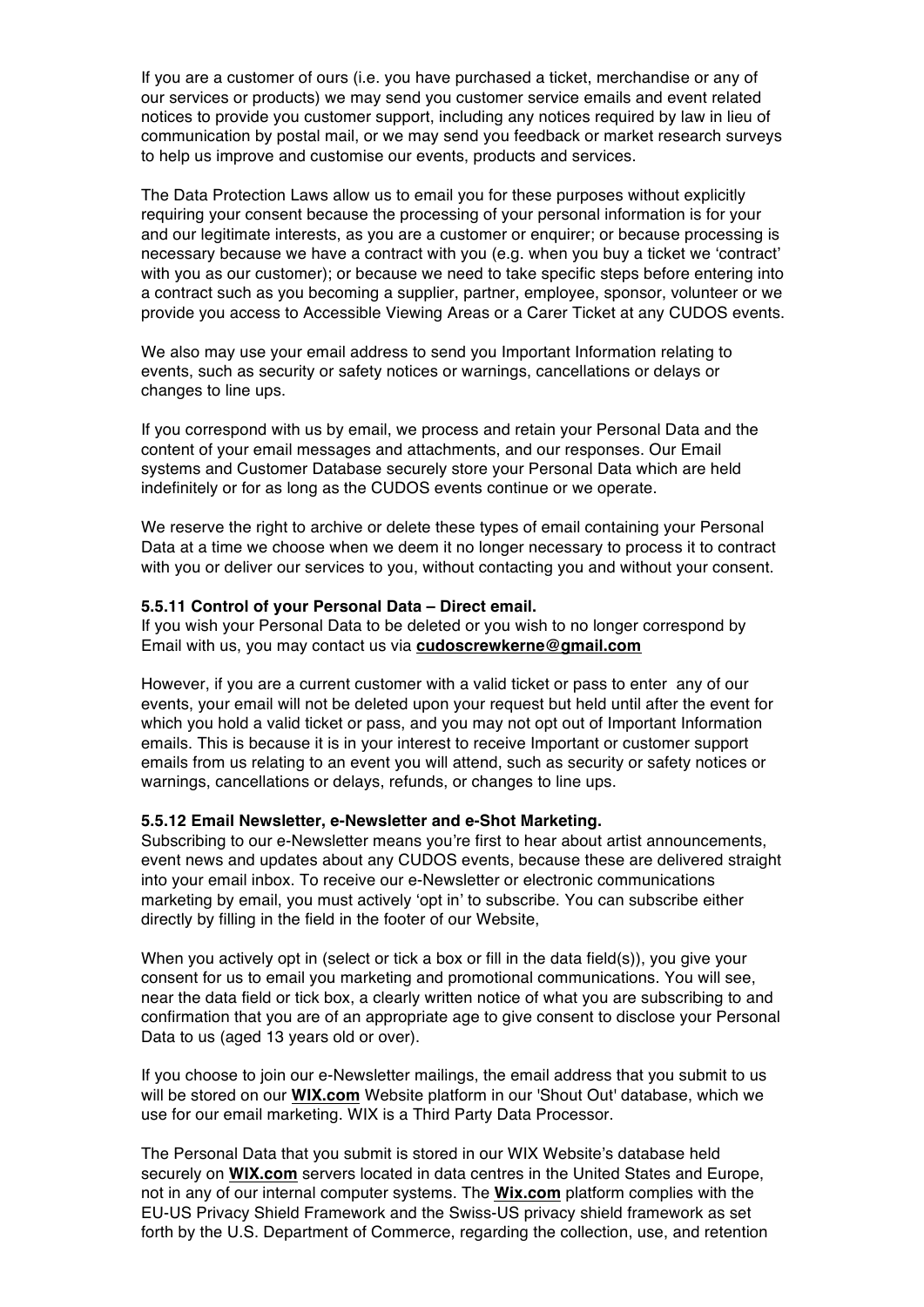of personal information transferred from the European Union to the United States, and therefore adheres to the Privacy Shield Principles.

When you consent to receiving our e-Newsletters and electronic marketing communications, you agree that your Personal Data may be transferred to countries outside the EU for the purposes described above. If you do not wish your Personal Data to be collected, stored and used as such, please unsubscribe from receiving e-Newsletters. You can unsubscribe using the 'Unsubscribe' links contained in any email newsletters that we send you, or by requesting removal by email to **cudoscrewkerne.com**.

Your Personal Data is only processed for sending you our e-Newsletters for which you have consented, and is neither processed for any other purpose nor shared with any other Data Controllers or Processors or Third Parties. Your Personal Data are held securely and remain in our WIX Website's 'Shout Out' database for as long as we continue to use the WIX platform for email marketing, for as long as CUDOS events continue or we operate, or until you specifically request in writing removal from our list.

#### **5.5.13 Information and Age of Consent.**

If you are 12 years of age or under, you MUST obtain parental consent before joining our email newsletter. We do not knowingly collect Personal Data from children. If you are a parent or legal guardian and think your child has given us information, you can email **cudoscrewkerne.com**

#### **5.5.14 Control of your Personal Data – e-Newsletters.**

The Data Protection Laws allow us to collect and process your Personal Data because you gave clear and active consent for us to process your Personal Data for a specific purpose. You can unsubscribe using the 'Unsubscribe' links contained in any email newsletters that we send you, or by requesting removal by email to cudoscrewkerne.com. When requesting removal via Direct Email, please send your email to us from the email account that is subscribed to the mailing list with the subject 'Please unsubscribe me' and be sure to include your email address that you want removed in the body copy of your message.

#### **5.5.15 Cookies, Pixel Tags and e-Newsletters.**

We may collect information on how you respond to our e-Newsletters, for example, whether you open the e-Newsletter or not, the number of times you open it or what links within the e-Newsletter that you click. This does not collect any Personal Data or identify you. However it helps us understand what content interests you so that we can improve and tailor our communications to your interests and needs.

The information is collected by either Cookies or Pixel Tags (sometimes called Web Beacons). A Cookie is string of alphanumeric characters within the code of the e-Newsletter. A Pixel Tag is an invisible image with a line of code which is placed within an email message, e-Newsletter or on a web page.

#### **5.5.16 Control of Cookies or Pixel Tags in e-Newsletters.**

If you do not wish to allow us to use Cookies or Pixel Tags within our e-Newsletters, the best way to do this is not to enable images when you view our emails. In other words, only view the 'plain text' of the email. Some web browsers, web-based email and email clients have settings or extensions available to disable/block such Cookies such as **Gmail**. For example, some settings allow you to control whether 'content stored on remote servers' is displayed within your emails or not by un-ticking the 'Load Remote Content' box.

#### **5.5.17 Applications and CVs.**

Sometimes we will require you to provide Personal Data and information, such as those contained within a standard application form or CV. Or if you have accessibility requirements, we want to make sure you have the best experience when attending events. To do this, we need to collect details of your requirements, which may involve you providing Sensitive Personal Data.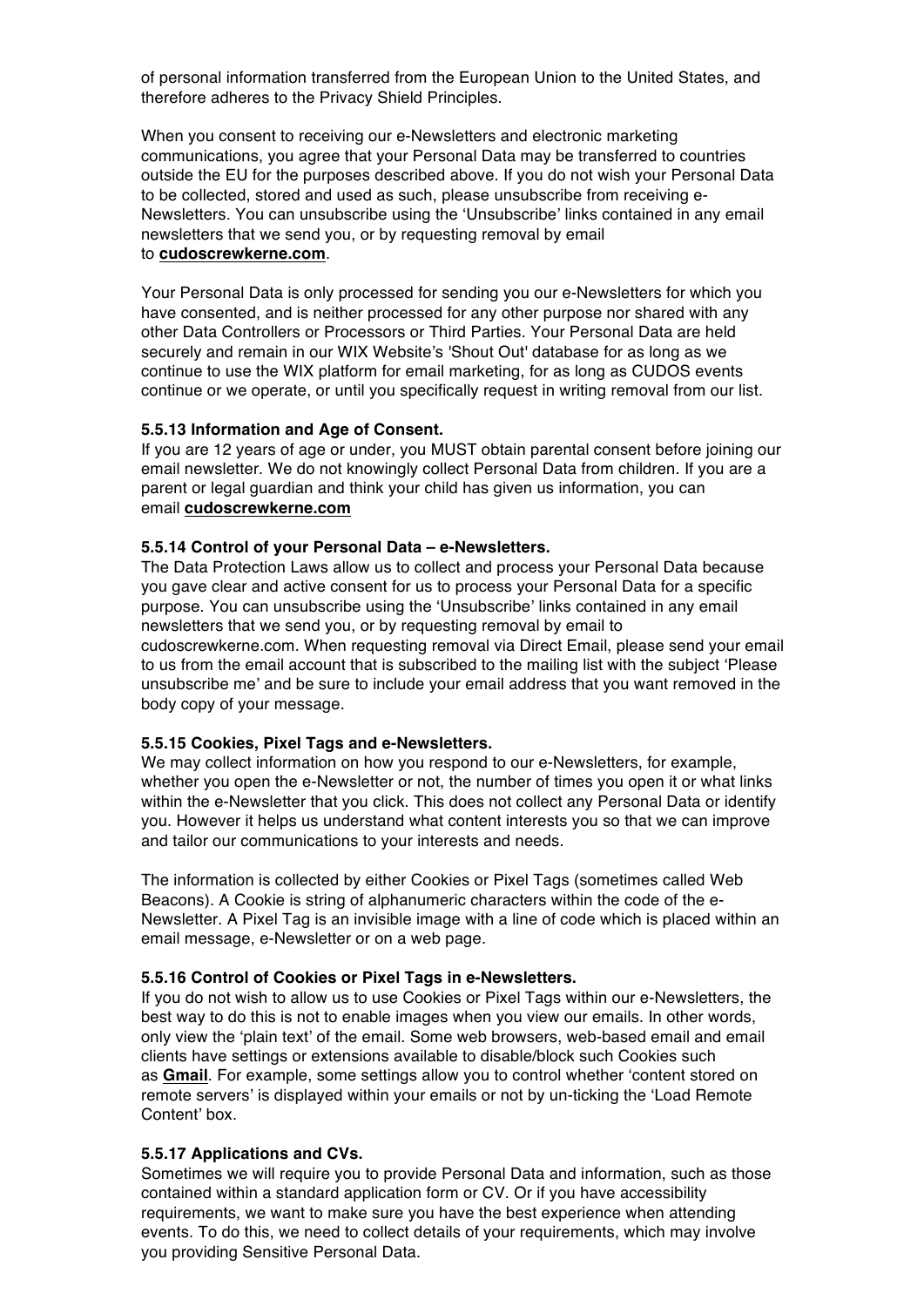We run application or expression of interest processes in order to select and enter into contract with suppliers, traders, sponsors, employees and volunteers, and to help us meet the needs of disabled customers and those with special needs who attend any of our events.

Your Personal Data, and other information such as contained in application forms and CVs, are held securely in our email system and our internal computer systems within databases for suppliers, traders, sponsors, employees and volunteers and customers. We do not pass on your Personal Data to any Third Parties. It is only shared internally within the CUDOS management teams, only for the purposes of planning and operations to deliver events and for necessity to meet your access and special needs requirements.

The Data Protection Laws allow us to process your Personal Data for these purposes as it is necessary to take specific steps before entering into a contract with you as a supplier, partner, sponsor, employee or volunteer, or the processing is necessary for us to comply with the Disability Discrimination Act, Equality Act and Human Rights Act or processing is in your and our legitimate interests in order to meet your special needs and provide you access to Accessible Viewing Areas or a Carer Ticket at any events. Your Personal Data are held for as long as CUDOS events continue or we operate, or until you specifically request in writing removal from our email, databases and systems.

#### **5.5.18 Sensitive Personal Data, Disabilities and Special Needs.**

If you apply for access to Accessible Viewing Areas or a Carer Ticket for your carer or personal attendant, which are limited by availability and capacity, we need to verify your need and do so by requesting documentation. The documents you submit are likely to contain Sensitive Personal Data about your physical or mental health or condition. Your Sensitive Personal Data are processed by us.

Your Sensitive Personal Data and documentation you supply is securely held by us, when they are Data Processor of Disability Applications, only until after your attendance at any of our events, after which it is promptly and securely deleted from our and their email, databases and IT systems.

#### **5.5.19 CCTV and your Personal Data.**

When you attend any CUDOS events, the venue may collect your information via video surveillance cameras. If you have questions or concerns about your privacy and the use of CCTV at any CUDOS our events, please contact the venue.

#### **5.5.20 Social Media sites and apps.**

Please remember that any Personal Data that you disclose on Social Media becomes public information and you should exercise caution when deciding to disclose any information on Social Media. When you join and use Social Media you submit your Personal Data to them. Your data submissions and interactions with Social Media are governed by their Privacy Policy and other policies, not ours. We are not developers and we do not buy access to your Personal Data or your Social Media accounts.

We use Social Media to communicate with you; promote our events, products and services; run competitions and prize draws; share photos and information; and market to prospective customers through targeted advertising. We use aggregated statistical data that does not personally identify you and other aggregated and/or inferred Non-Personal Data, which we or our contracted business partners may use, to provide and improve our events, products and services, marketing and communications.

Each Social Media platform has their own Privacy Policy and Settings that you can use to protect your Personal Data and Privacy. Below is a list of the Social Media we use with links to their Privacy Policies. If you use Social Media please be sure to read their policies and review your settings. Also, please read our '**SOCIAL MEDIA TERMS & CONDITIONS**'.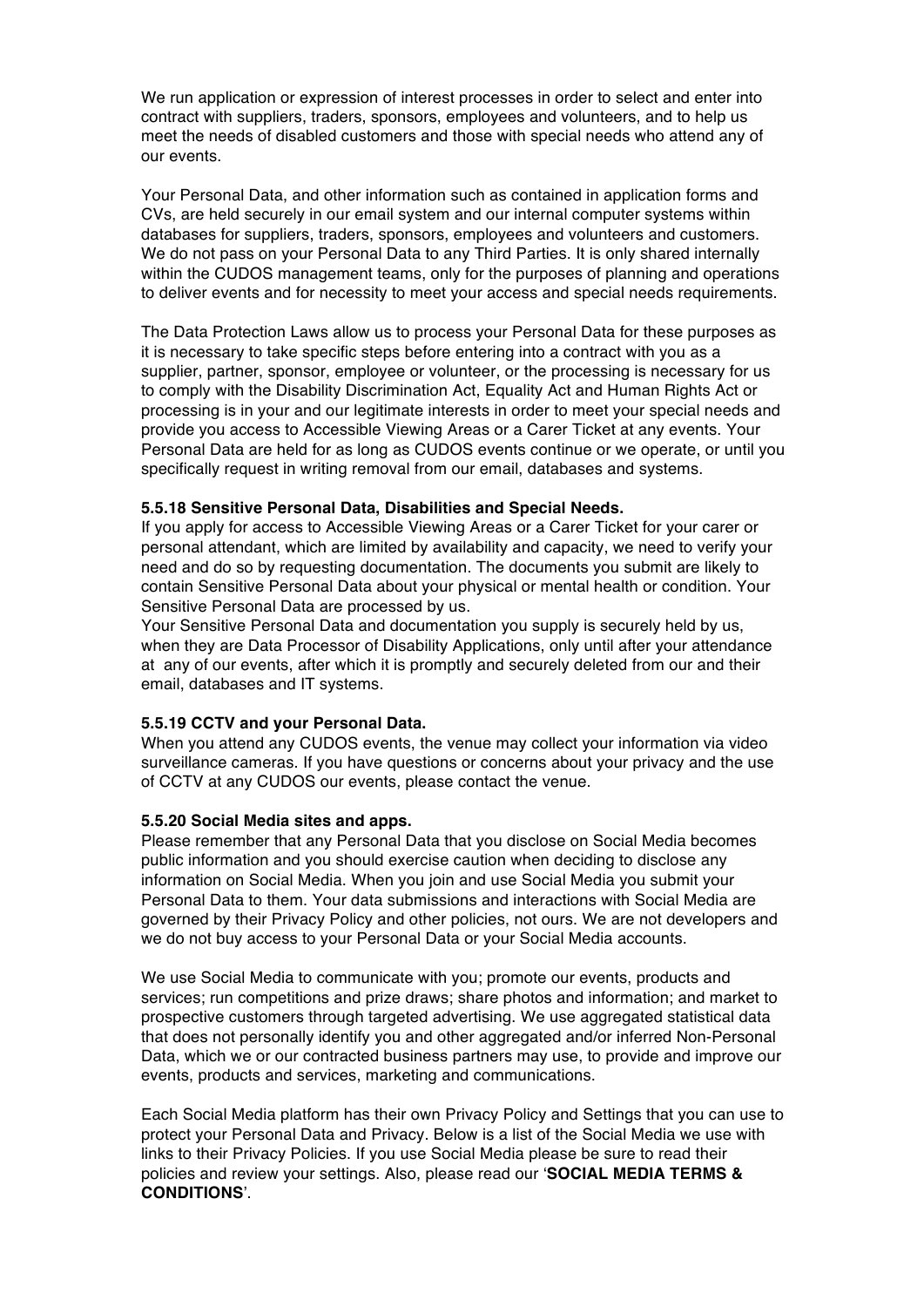## **5.6 WHO WE SHARE YOUR DATA WITH & WHY**.

- Our Third-Party service providers (Data Processors, and in accordance with their Privacy Policy) such as cloud computing providers who provide the IT infrastructure on which our Website, communications, ticketing and digital marketing systems are built.
- Our Event Partners or companies under contract or with a data agreement who provide specific services to or at any CUDOS events (in accordance with their Privacy Policy) such as Cashless access control and payment systems.
- Third Parties (Data Processors, and in accordance with their Privacy Policy) who provide goods and services purchased by you (e.g. tickets) so that they can process and fulfil your orders.
- Government agencies or other authorised bodies where permitted or required by law.

## **5.6.1 Information and the law.**

We reserve the right to access and disclose Personal Data to comply with applicable laws and lawful government requests or requests by the police investigating suspected illegal activities; to operate our systems properly; or to protect ourselves or other Website users. We also reserve the right to disclose Personal Data to third parties if a complaint arises concerning your use of the Website, and that use is deemed by us to be inconsistent with the Conditions. We may occasionally release your Personal or Financial Information if we believe in good faith that this will help to:

- assist law enforcement, to comply with laws or regulations, for example to enforce the terms under which you purchased a ticket, or to protect the rights, property or safety of CUDOS events site or others, including your vital interests or those of another person;
- prevent or detect unlawful behaviour, to protect or enforce our legal rights or as otherwise permitted by law.
- detect misuse of our intellectual property (e.g. our, Artists', photographers' or our Event Partners' brands or content), fraud, or other crimes.

## **5.7 OUR THIRD PARTY DATA PROCESSORS & SERVICES**

#### **5.7.1**

We may use Third Parties to process Personal Data on our behalf. From time to time we may enter into a relationship with another company that is not owned by us to help us deliver our services to you; to understand your use of our processes and services; to provide additional features on our Website; or to undertake Data Processing such as specialised secure processing for online ticketing and financial transactions or emarketing. These companies are Third Parties.

As a result, our Website may contain features or web pages with co-branding or active content from Third Parties, for example, a page with tickets to events You should look for and read any Privacy Statement or Notice on any such web page and you should read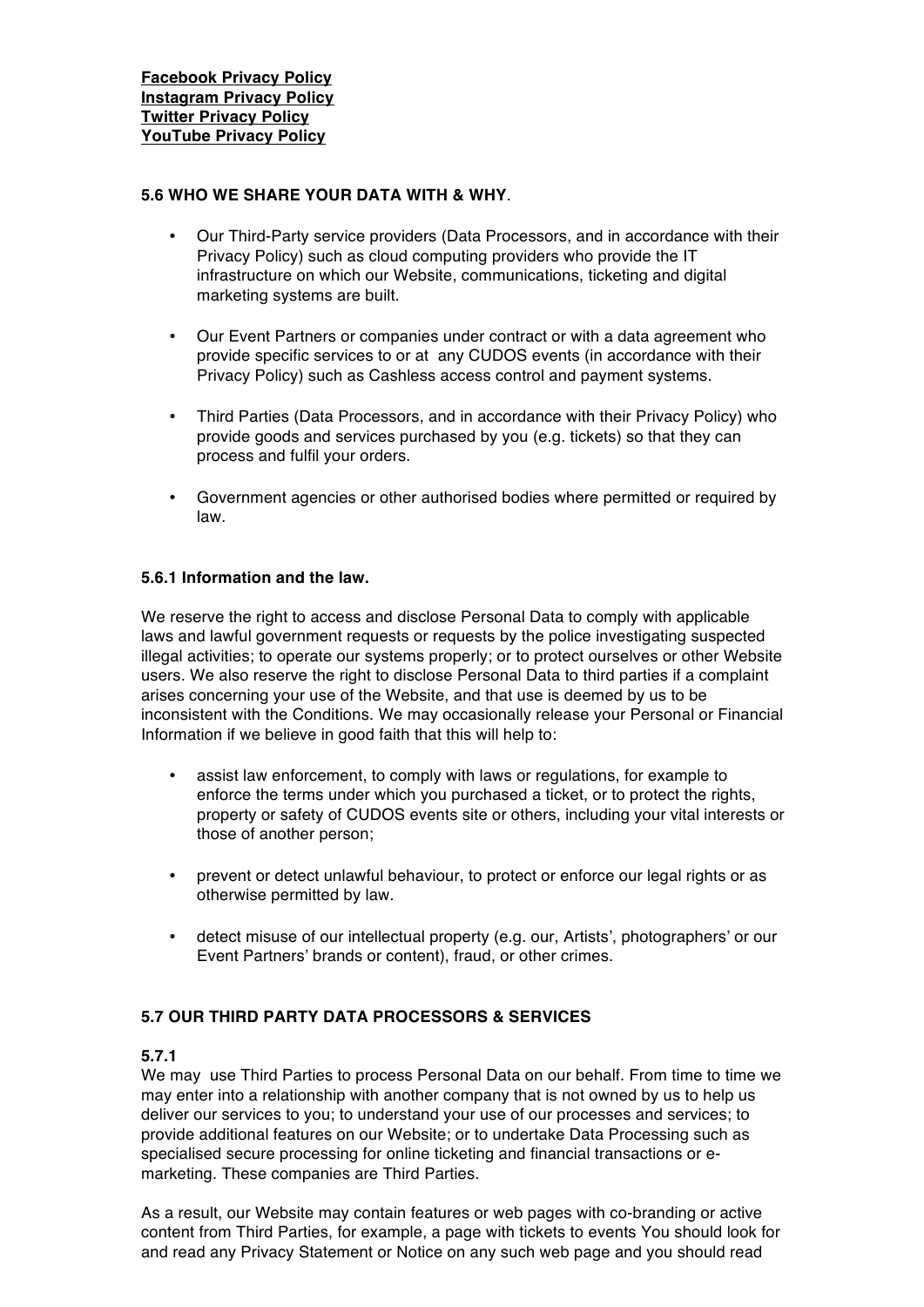the Third Party's Privacy Policy on their website. Any Personal Data that you provide when signing up to Third Party services may be shared with us in accordance with our and their Privacy Policies and any Privacy Statement or Notice on displayed on cobranded web pages.

## **5.7.2**

In addition to Personal Data, non-personally identifiable information is collected through Third Parties, by technologies such as Cookies, Pixel Tags, device identifiers and link trackers. Their use of such technologies is governed by their Privacy Policy. Please read their Privacy Policies.

## **5.7.3**

The Third Party services we use include, but are not limited to, those listed in this section.

**Seaty.co.uk: is an online events listing site and ticket sales and promotion platform**

- **When you purchase a ticket to attend any of our events and use the Seaty.co.uk platform, you provide them with identifiable Personal Data that are processed in line with the Seaty.co.uk privacy policy. On our behalf they process information so we can fulfil your ticket order and provide you with customer support.**
- **They will collect your name, email, country of residence, billing and card information and ticket purchase information such as type of ticket(s) and number of tickets purchased. We can access and process the data collected, with the exception of billing and card information which we cannot access from Seaty.co.uk**
- **WIX.com** & Shout Out: WIX is our Website platform and Shout Out is WIX's emarketing software that we use to send you e-Newsletters. Please refer to the section '**WHAT DATA DO WE COLLECT, HOW & WHY**'. **WIX.com Privacy Policy**.
- Google Analytics: Please refer to the section '**WHAT DATA DO WE COLLECT, HOW & WHY**'. **Google Privacy Policy**

## **5.8 DATA BREACHES**

We will report any unlawful data breach to any and all relevant persons and authorities within 72 hours of the breach if it is apparent that Personal Data stored in an identifiable manner has been stolen or misused.

## **5.9 CONTROL OVER YOUR PERSONAL DATA**

You may request to receive a copy of, update, amend, delete, or limit the use of your Personal Data. Before fulfilling your request or disclosing the requested Personal Data, we may ask you for additional information in order to confirm your identity and for security purposes. We reserve the right to charge a fee where permitted by law (e.g. if your request is unfounded or excessive).

You have the right to file a complaint with the Information Commissioner or Officer of your local authority for data protection, however we recommend you contact us first. In the UK, contact the Information Commissioner's Office, Wycliffe House, Water Lane, Wilmslow, Cheshire SK9 5AF, UK.